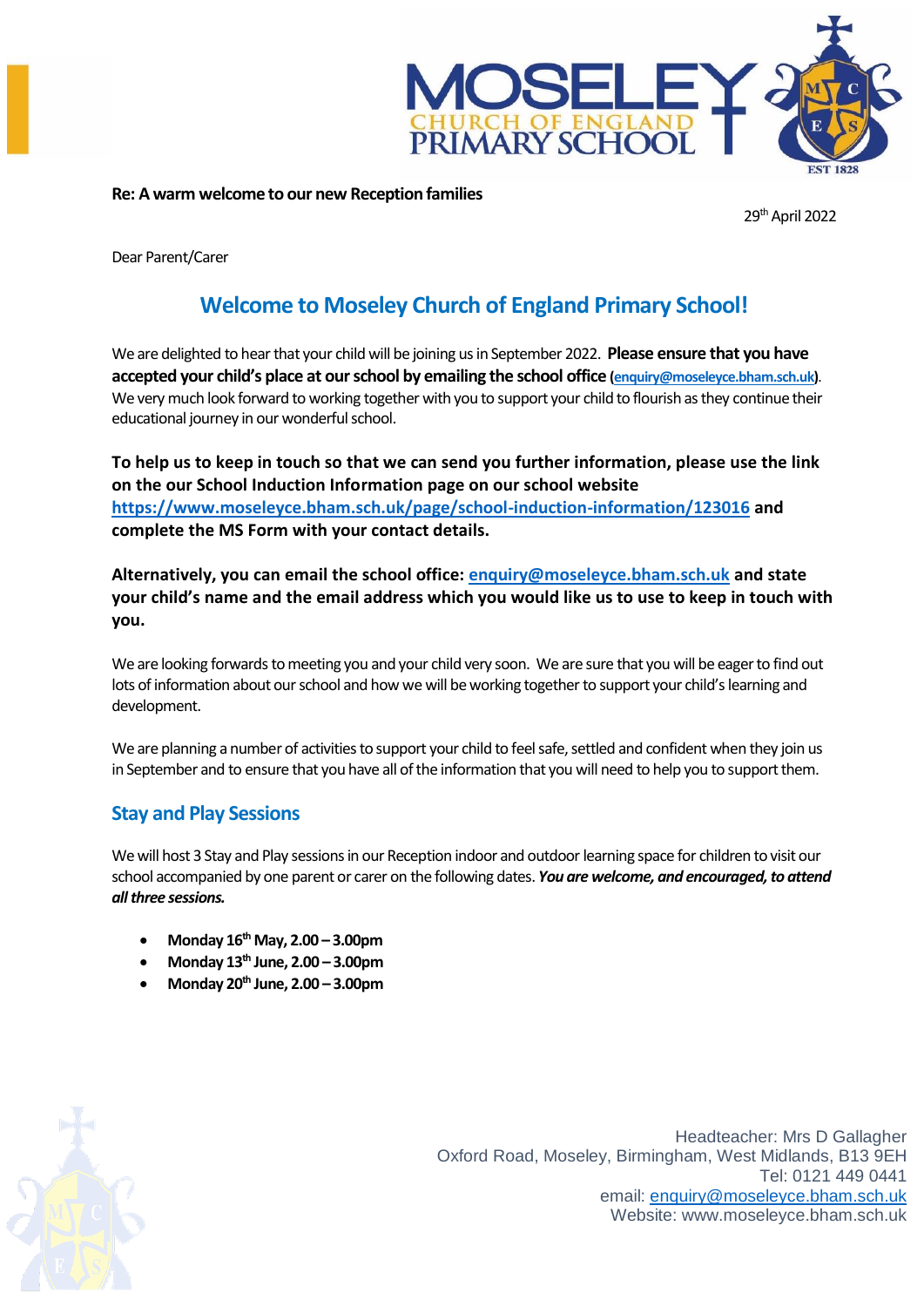

#### **Important Induction Information on our Website**

We have created an *Induction Information page* on our website where you will find all of the information that you will need to support your child's induction. This can be accessed using the following link: **<https://www.moseleyce.bham.sch.uk/page/school-induction-information/123016>**

On this page, you will find a number of documents which contain important information.

#### **These include a number of forms that must be completed and returned to school prior to your child starting our school**.

Please read the induction information carefully, complete any forms and return them to the school office by **Monday 16th May 2022.**

**Ideally, these should be returned to the enquiry email address as soon as possible, [\(enquiry@moseleyce.bham.sch.uk](mailto:enquiry@moseleyce.bham.sch.uk)) with "YR 2022 Induction Forms –***name of child***" as the title.** 

**Alternatively, you can bring paper copies of the documents with you when you attend the first Stay and Play session on Monday 16th May 2022.**

These include:

- Little Acorns Information and Application Form *– to be completed and returned if you require before or after school care*
- Letter regarding Free School Meals **–** *Please complete and return this form if you are eligible. Completing this form enables our school to access additional Pupil Premium funding to provide additional support for your child.*

*Further details about Pupil Premium funding and about how our school uses this funding to support children's learning can be found on our website using this link: <https://www.moseleyce.bham.sch.uk/page/pupil-premium/115054>*

*If you are unsure whether your child is eligible, please contact the school office to complete a confidential online eligibility check.*

- Personal information and contact details form **-** *to be completed and returned*
- Images and Videos Parental Consent Form **-** *to be completed and returned*
- 'Parent Pay' and 'Inventry' Parental Consent form **-** *to be completed and returned*
- Ethnic Monitoring Form **-** *to be completed and returned*
- Social Media Code of Conduct Policy **– FORM only** *to be completed and returned*
- Acceptable Use Agreement *to be completed and returned*
- Small booklet about EYFS *– For information – a paper copy will be provided when you visit.*
- Uniform List **use link to access our online shop. <https://moseley.ace-online.co.uk/catalogue> This link is also available on our school website.**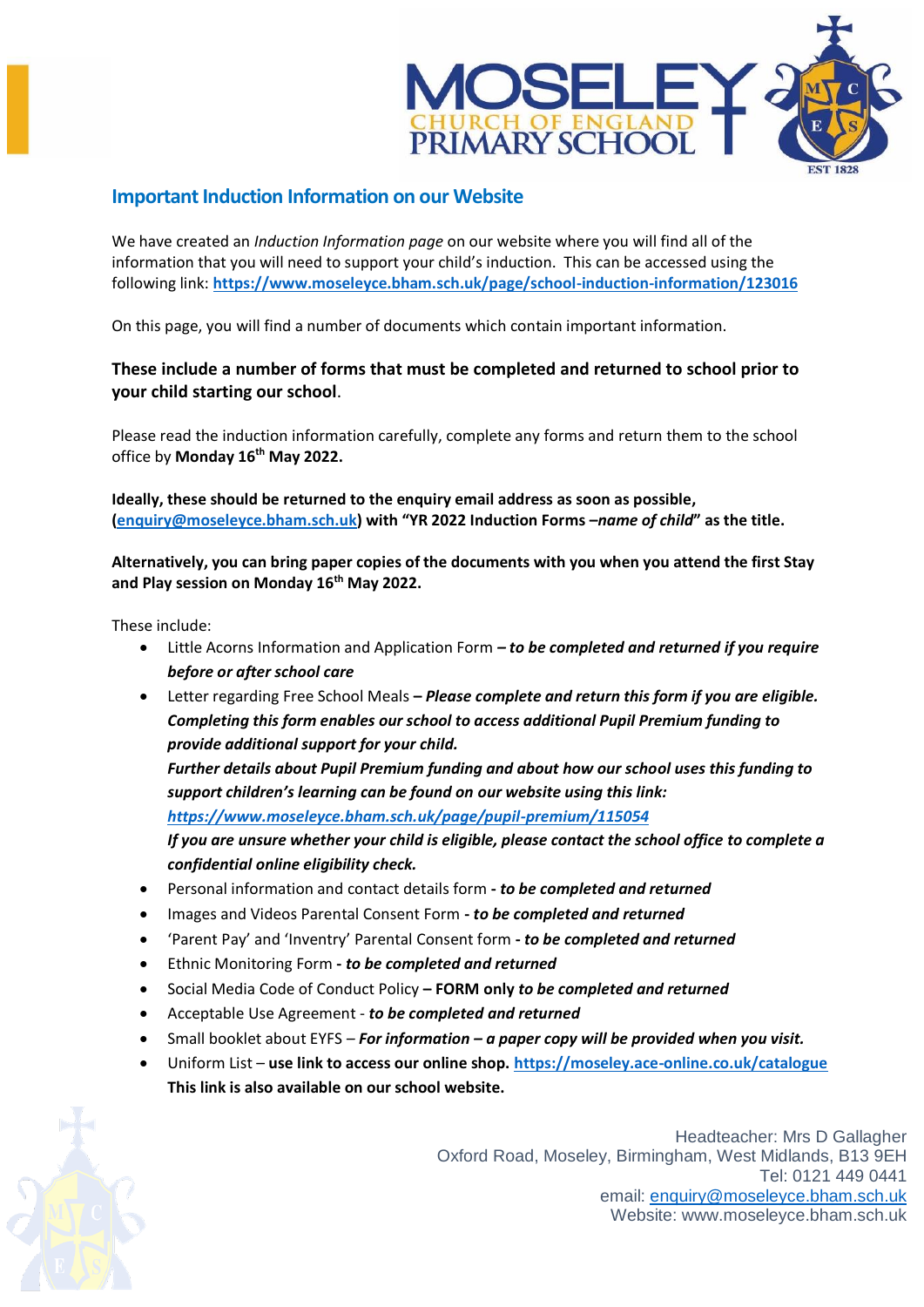

We hope that the information on our school website will be helpful to you. Our websitewill give you a flavour of some of the exciting learning opportunities ourschool provides and will answer some of the questions that you have prior to visiting school.

#### **<https://www.moseleyce.bham.sch.uk/>**

There are some important documents and policies which we would like to signpost you to which are available on our school website.

**<https://www.moseleyce.bham.sch.uk/page/policies/115067>**

In particular, we encourage you to read the following policies before September:

- Behaviour Policy
- Safeguarding and Child Protection Policy
- Complaints Procedure
- Parent and Visitor Code of Conduct

### **Virtual Home Visits**

**Monday 9th June 2022**

Our Reception Class teacher, Miss Barker, will be offering 'virtual' home visits via MSTeams to all families. These will provide an opportunity for families to chat with Miss Barker and to share information to help your child to settle into school successfully.

**You can provide the email address that you would like to use for the MSTeams call and sign up for your preferred time slot at our first stay and play session on 16th May 2022.**

### **Conversations with Early Years Settings**

Please use the link to the MS Form on the Induction Information page on our school website to provide permission for ourschool to contact your child's current early years setting. **Please provide details of the nursery that your child currently attends to enable Miss Barker, our Reception class teacher, to make contact with nurseries prior to children starting school.** Miss Barker will make contact with each setting to share transition information to support us to make sure that starting school runs as smoothly as possible for your child.